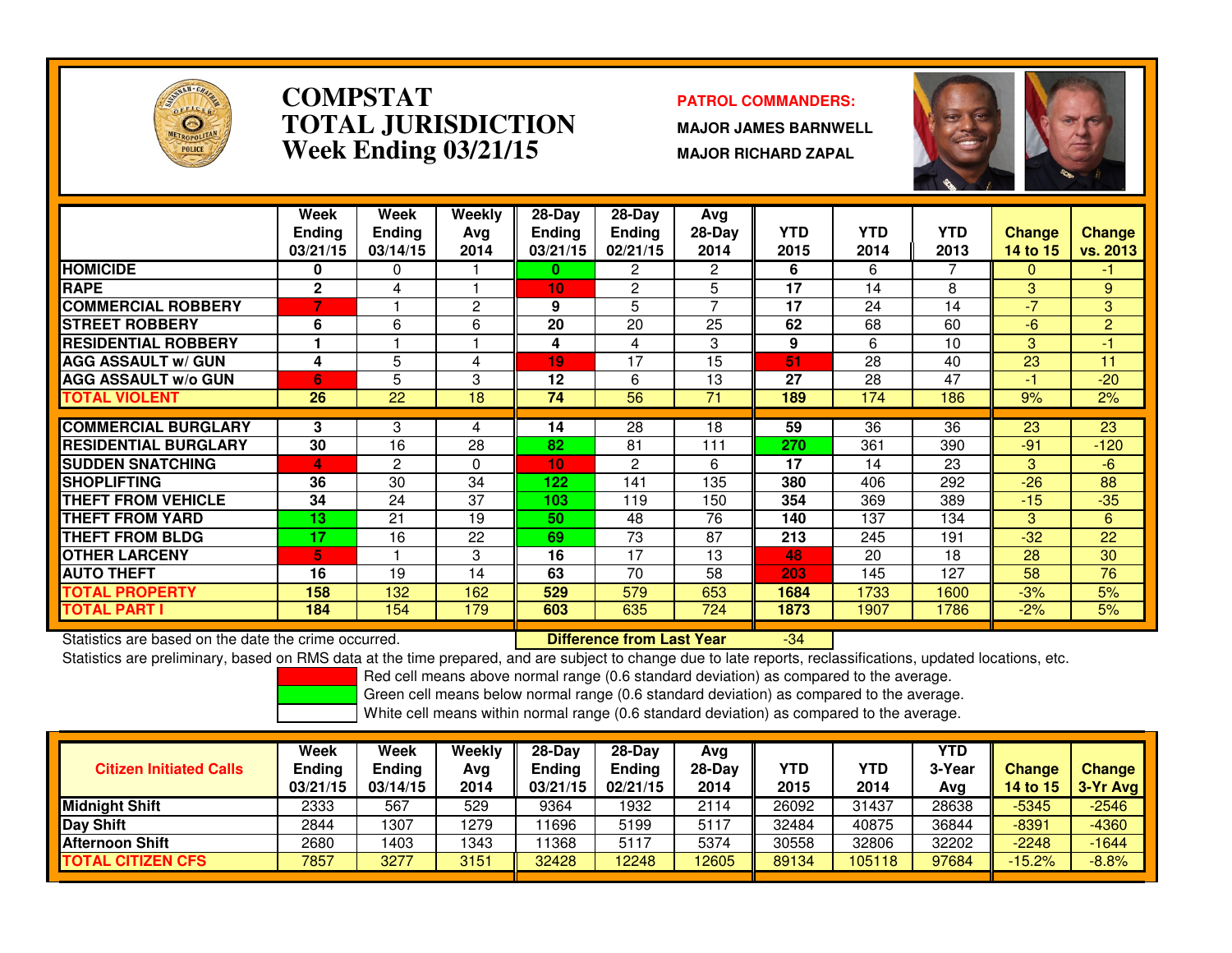

# **COMPSTAT PRECINCT COMMANDER: WEST CHATHAM PRECINCTWeek Ending 03/21/15**

**CAPT. CHARLES HALL**



|                             | Week<br><b>Ending</b><br>03/21/15 | Week<br><b>Ending</b><br>03/14/15 | Weekly<br>Avg<br>2014 | $28$ -Day<br><b>Ending</b><br>03/21/15 | $28 - Day$<br><b>Ending</b><br>02/21/15 | Avg<br>28-Day<br>2014 | <b>YTD</b><br>2015 | <b>YTD</b><br>2014 | <b>YTD</b><br>2013 | <b>Change</b><br>14 to 15 | <b>Change</b><br>vs. 2013 |
|-----------------------------|-----------------------------------|-----------------------------------|-----------------------|----------------------------------------|-----------------------------------------|-----------------------|--------------------|--------------------|--------------------|---------------------------|---------------------------|
| <b>HOMICIDE</b>             | 0                                 | 0                                 | $\Omega$              | 0                                      | $\mathbf{0}$                            | 0                     | $\mathbf 0$        | 0                  |                    | 0                         | -1                        |
| <b>RAPE</b>                 | $\bf{0}$                          | $\Omega$                          | $\Omega$              |                                        | 0                                       |                       | 3                  | 3                  | 2                  | $\Omega$                  |                           |
| <b>COMMERCIAL ROBBERY</b>   | $\bf{0}$                          | $\Omega$                          | $\Omega$              | 0                                      | 3                                       |                       | 3                  | 4                  | 3                  | -1                        | $\mathbf{0}$              |
| <b>STREET ROBBERY</b>       | $\overline{2}$                    | $\mathbf 0$                       |                       | $\mathbf 2$                            |                                         | 3                     | 6                  | 6                  | 12                 | $\Omega$                  | -6                        |
| <b>RESIDENTIAL ROBBERY</b>  | $\bf{0}$                          | $\Omega$                          | $\Omega$              | $\bf{0}$                               |                                         |                       | $\mathbf{2}$       | 2                  | 2                  | $\Omega$                  | $\Omega$                  |
| <b>AGG ASSAULT w/ GUN</b>   | $\bf{0}$                          | $\overline{c}$                    | 0                     | $\mathbf 2$                            |                                         |                       | 6                  | 3                  | 4                  | 3                         | $\overline{2}$            |
| <b>AGG ASSAULT w/o GUN</b>  |                                   | $\Omega$                          | $\Omega$              | $\mathbf{2}$                           |                                         | 2                     | 5                  | $\overline{2}$     | 4                  | 3                         |                           |
| <b>TOTAL VIOLENT</b>        | 3                                 | $\overline{2}$                    | $\overline{2}$        | $\overline{7}$                         | 7                                       | 9                     | 25                 | 20                 | 28                 | 25%                       | $-11%$                    |
|                             |                                   |                                   |                       |                                        |                                         |                       |                    |                    |                    |                           |                           |
| <b>COMMERCIAL BURGLARY</b>  |                                   |                                   |                       |                                        |                                         | 4                     | 22                 | 6                  | 8                  | 16                        | 14                        |
| <b>RESIDENTIAL BURGLARY</b> | 7                                 | 4                                 | 5                     | 19                                     | 23                                      | 21                    | 58                 | 62                 | 75                 | -4                        | $-17$                     |
| <b>ISUDDEN SNATCHING</b>    | 0                                 |                                   | $\Omega$              |                                        | $\Omega$                                |                       | $\overline{2}$     | 0                  | $\Omega$           | 2                         | 2                         |
| <b>SHOPLIFTING</b>          | 5                                 | 5                                 | 5                     | 19                                     | 19                                      | 19                    | 50                 | 48                 | 37                 | $\overline{2}$            | 13                        |
| <b>THEFT FROM VEHICLE</b>   | 5                                 | $\overline{2}$                    | 6                     | 13                                     | 24                                      | 26                    | 52                 | 73                 | 62                 | $-21$                     | $-10$                     |
| <b>THEFT FROM YARD</b>      |                                   | 3                                 | 3                     | 9                                      | 6                                       | 12                    | 25                 | 33                 | 19                 | $-8$                      | 6                         |
| <b>THEFT FROM BLDG</b>      | 5                                 |                                   | 3                     | 11                                     | 13                                      | 13                    | 38                 | 42                 | 26                 | -4                        | 12                        |
| <b>OTHER LARCENY</b>        |                                   | 0                                 |                       |                                        | 3                                       | 3                     | 10                 | $\overline{2}$     | $\mathbf{2}$       | 8                         | 8                         |
| <b>AUTO THEFT</b>           | 2                                 | 3                                 | 3                     | 14                                     | 16                                      | 12                    | 46                 | 32                 | 19                 | 14                        | 27                        |
| <b>TOTAL PROPERTY</b>       | 27                                | 20                                | 28                    | 94                                     | 111                                     | 111                   | 303                | 298                | 248                | 2%                        | 22%                       |
| <b>TOTAL PART I</b>         | 30                                | 22                                | 30                    | 101                                    | 118                                     | 121                   | 328                | 318                | 276                | 3%                        | 19%                       |

Statistics are based on the date the crime occurred. **Difference from Last Year**  <sup>10</sup>Statistics are preliminary, based on RMS data at the time prepared, and are subject to change due to late reports, reclassifications, updated locations, etc.

Red cell means above normal range (0.6 standard deviation) as compared to the average.

Green cell means below normal range (0.6 standard deviation) as compared to the average.

| <b>Citizen Initiated Calls</b> | Week<br><b>Ending</b><br>03/21/15 | Week<br><b>Ending</b><br>03/14/15 | Weekly<br>Avg<br>2014 | $28-Dav$<br>Ending<br>03/21/15 | $28-Day$<br><b>Ending</b><br>02/21/15 | Avg<br>$28-Day$<br>2014 | YTD<br>2015 | <b>YTD</b><br>2014 | YTD<br>3-Year<br>Avg | <b>Change</b><br>14 to 15 | <b>Change</b><br>3-Yr Avg |
|--------------------------------|-----------------------------------|-----------------------------------|-----------------------|--------------------------------|---------------------------------------|-------------------------|-------------|--------------------|----------------------|---------------------------|---------------------------|
| <b>Midnight Shift</b>          | 552                               | 122                               | 107                   | 2637                           | 376                                   | 429                     | 8225        | 9217               | 8268                 | $-992$                    | $-43$                     |
| <b>Day Shift</b>               | 531                               | 279                               | 264                   | 2662                           | 111                                   | 1055                    | 7831        | 10145              | 9138                 | $-2314$                   | $-1307$                   |
| Afternoon Shift                | 541                               | 290                               | 279                   | 2373                           | 1065                                  | 1115                    | 6437        | 8069               | 7598                 | $-1632$                   | $-1161$                   |
| <b>TOTAL CITIZEN CFS</b>       | 1624                              | 1624                              | 650                   | 7672                           | 2552                                  | 2599                    | 22493       | 27431              | 25004                | $-18.0\%$                 | $-10.0%$                  |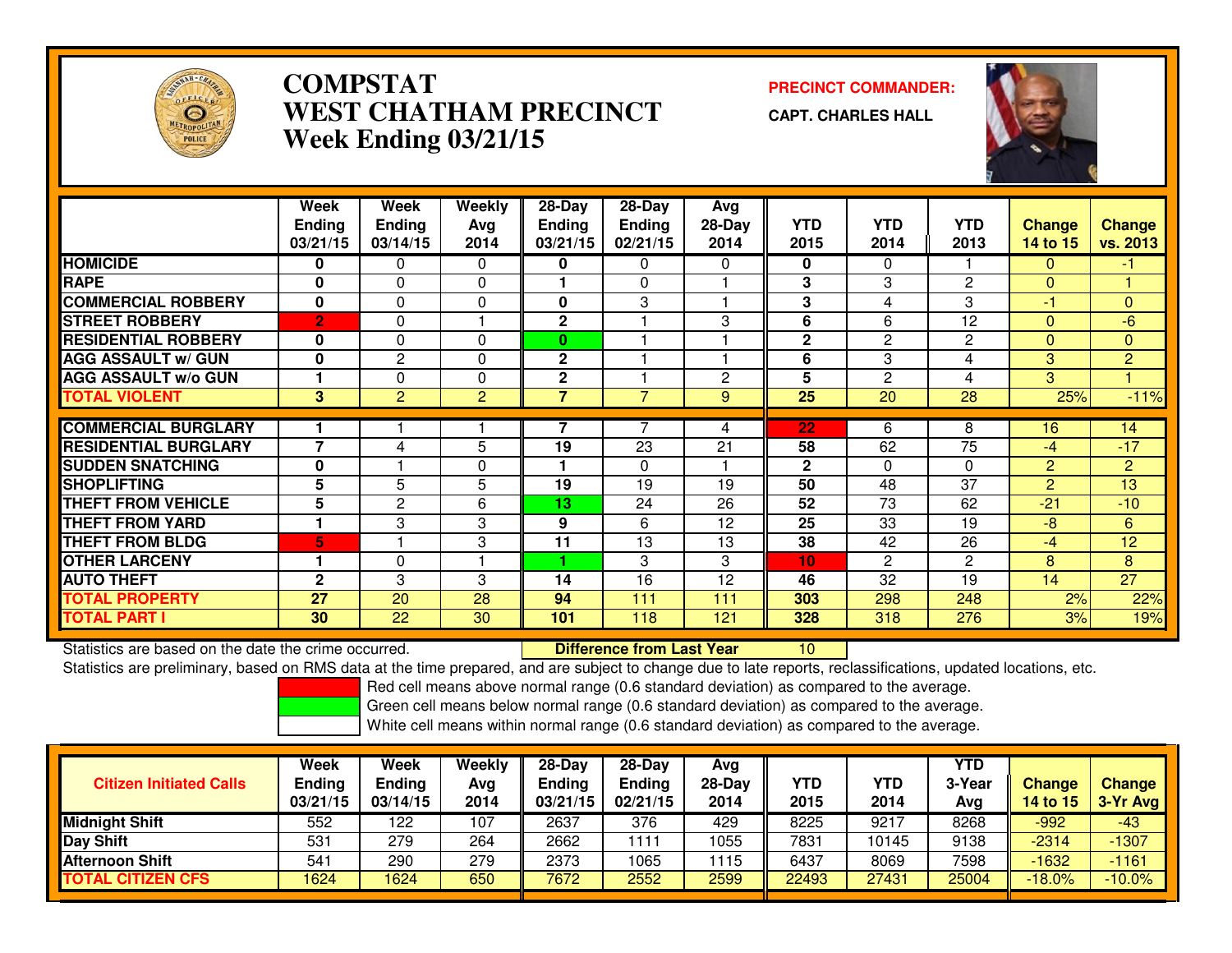

# **COMPSTAT PRECINCT COMMANDER: DOWNTOWN PRECINCTWeek Ending 03/21/15**

**CAPT. Ben Herron**



|                             | Week          | Week          | Weekly         | $28 - Day$               | $28 - Day$     | Avg            |                |                |                |                |                |
|-----------------------------|---------------|---------------|----------------|--------------------------|----------------|----------------|----------------|----------------|----------------|----------------|----------------|
|                             | <b>Ending</b> | <b>Ending</b> | Avg            | <b>Ending</b>            | <b>Ending</b>  | $28-Day$       | <b>YTD</b>     | <b>YTD</b>     | <b>YTD</b>     | <b>Change</b>  | <b>Change</b>  |
|                             | 03/21/15      | 03/14/15      | 2014           | 03/21/15                 | 02/21/15       | 2014           | 2015           | 2014           | 2013           | 14 to 15       | vs. 2013       |
| <b>HOMICIDE</b>             | 0             | $\mathbf{0}$  | $\Omega$       | 0                        | 0              |                | 0              | $\Omega$       | $\mathbf{2}$   | $\Omega$       | $-2$           |
| <b>RAPE</b>                 | $\mathbf{2}$  | 2             | $\Omega$       | 6                        | $\Omega$       |                | $\overline{7}$ | $\overline{c}$ | 3              | 5              | $\overline{4}$ |
| <b>COMMERCIAL ROBBERY</b>   | 0             | $\Omega$      | $\Omega$       | 0                        | $\mathbf{0}$   |                | $\mathbf{2}$   | 3              | $\overline{c}$ | $-1$           | $\overline{0}$ |
| <b>STREET ROBBERY</b>       | $\mathbf{2}$  | 4             | 2              | $\overline{\phantom{a}}$ | 4              | 7              | 19             | 14             | 16             | 5              | 3              |
| <b>RESIDENTIAL ROBBERY</b>  | $\bf{0}$      | $\mathbf{0}$  | $\Omega$       | 0                        | $\Omega$       | 0              | $\mathbf{0}$   | $\Omega$       | 2              | $\Omega$       | $-2$           |
| <b>AGG ASSAULT w/ GUN</b>   | $\mathbf{0}$  |               |                | 5                        | $\mathbf{2}$   | 3              | 11             | 8              | 6              | 3              | 5              |
| <b>AGG ASSAULT w/o GUN</b>  |               | 0             |                | ٠                        | $\Omega$       | 3              | 3              | 11             | 11             | $-8$           | $-8$           |
| <b>TOTAL VIOLENT</b>        | 5             | 7             | $\overline{4}$ | 19                       | 6              | 16             | 42             | 38             | 42             | 11%            | 0%             |
|                             |               |               |                |                          |                |                |                |                |                |                |                |
| <b>COMMERCIAL BURGLARY</b>  |               | 0             |                |                          |                | 3              | 4              | 6              | $\overline{2}$ | $-2$           | $\overline{2}$ |
| <b>RESIDENTIAL BURGLARY</b> | 3             |               | 3              | 8                        | 4              | 11             | 25             | 31             | 32             | $-6$           | $-7$           |
| <b>SUDDEN SNATCHING</b>     | 3             | $\Omega$      | $\Omega$       | 5                        | $\mathbf{2}$   | 2              | 10             | 5              | 13             | 5              | $-3$           |
| <b>SHOPLIFTING</b>          | 3.            | 4             | 4              | 17                       | 16             | 18             | 48             | 67             | 33             | $-19$          | 15             |
| <b>THEFT FROM VEHICLE</b>   | 14            | 5             | 9              | 35                       | 16             | 36             | 75             | 73             | 64             | $\overline{2}$ | 11             |
| <b>THEFT FROM YARD</b>      | 8             | 3             | 5              | 17                       | 10             | 21             | 35             | 34             | 45             |                | $-10$          |
| <b>THEFT FROM BLDG</b>      | 5             | 4             | 5              | 19                       | 17             | 21             | 47             | 61             | 41             | $-14$          | 6              |
| <b>OTHER LARCENY</b>        | $\bf{0}$      | $\Omega$      |                | 3                        | $\overline{c}$ | $\overline{c}$ | $\overline{7}$ | 2              | 4              | 5              | 3              |
| <b>AUTO THEFT</b>           | 5             | 3             | 3              | 10                       | 9              | 11             | 32             | 21             | 26             | 11             | 6              |
| TOTAL PROPERTY              | 42            | 20            | 31             | 115                      | 77             | 125            | 283            | 300            | 260            | $-6%$          | 9%             |
| <b>TOTAL PART I</b>         | 47            | 27            | 35             | 134                      | 83             | 141            | 325            | 338            | 302            | $-4%$          | 8%             |

Statistics are based on the date the crime occurred. **Difference from Last Year**  -13Statistics are preliminary, based on RMS data at the time prepared, and are subject to change due to late reports, reclassifications, updated locations, etc.

Red cell means above normal range (0.6 standard deviation) as compared to the average.

Green cell means below normal range (0.6 standard deviation) as compared to the average.

| <b>Citizen Initiated Calls</b>  | Week<br>Ending<br>03/21/15 | Week<br><b>Ending</b><br>03/14/15 | Weekly<br>Avg<br>2014 | 28-Day<br><b>Ending</b><br>03/21/15 | $28-Day$<br>Ending<br>02/21/15 | Avg<br>$28-Day$<br>2014 | YTD<br>2015 | <b>YTD</b><br>2014 | YTD<br>3-Year<br>Avg | <b>Change</b><br><b>14 to 15</b> | <b>Change</b><br>3-Yr Avg |
|---------------------------------|----------------------------|-----------------------------------|-----------------------|-------------------------------------|--------------------------------|-------------------------|-------------|--------------------|----------------------|----------------------------------|---------------------------|
| <b>Midnight Shift</b>           | 546                        | 123                               | 114                   | 1691                                | 382                            | 457                     | 4261        | 5312               | 4182                 | $-1051$                          | 79                        |
| Day Shift                       | 540                        | 258                               | 223                   | 1983                                | 889                            | 891                     | 5454        | 6947               | 5733                 | $-1493$                          | $-279$                    |
| <b>Afternoon Shift</b>          | 633                        | 281                               | 244                   | 2245                                | 895                            | 976                     | 5689        | 6634               | 5708                 | $-945$                           | $-19$                     |
| <b><i>FOTAL CITIZEN CFS</i></b> | 1719                       | 662                               | 581                   | 5919                                | 2166                           | 2324                    | 15404       | 8893               | 15622                | $-18.5%$                         | $.4\%$                    |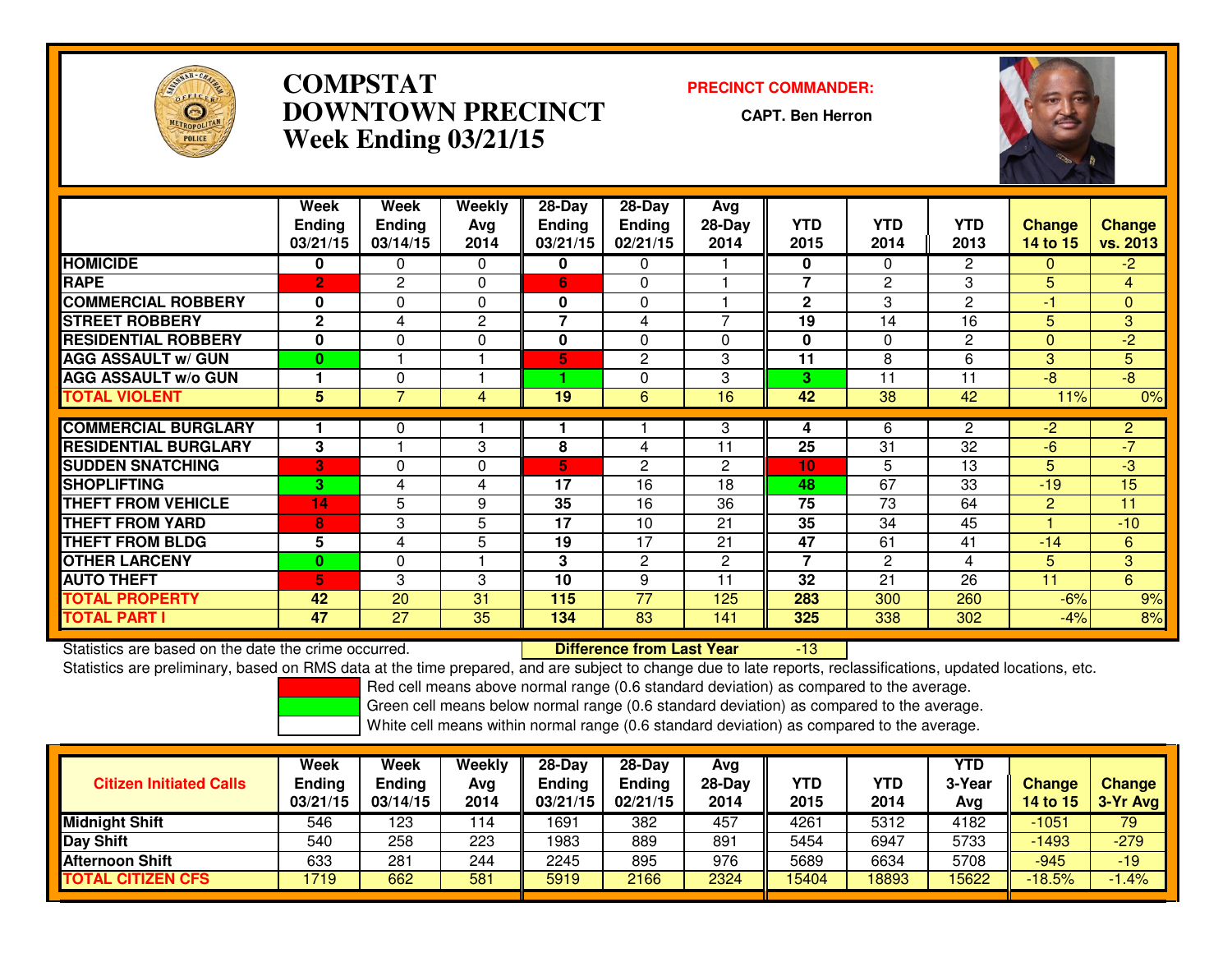

# **COMPSTATCENTRAL PRECINCT Week Ending 03/21/15**

**PRECINCT COMMANDER:**



|                             | Week           | Week           | Weekly         | 28-Day          | 28-Day         | Avg      |                 |                |                |                |                 |
|-----------------------------|----------------|----------------|----------------|-----------------|----------------|----------|-----------------|----------------|----------------|----------------|-----------------|
|                             | <b>Ending</b>  | <b>Ending</b>  | Avg            | <b>Ending</b>   | <b>Ending</b>  | $28-Day$ | <b>YTD</b>      | <b>YTD</b>     | <b>YTD</b>     | <b>Change</b>  | <b>Change</b>   |
|                             | 03/21/15       | 03/14/15       | 2014           | 03/21/15        | 02/21/15       | 2014     | 2015            | 2014           | 2013           | 14 to 15       | vs. 2013        |
| <b>HOMICIDE</b>             | 0              | 0              | $\Omega$       | 0               |                |          | $\mathbf{2}$    | 4              | 0              | $-2$           | $\overline{2}$  |
| <b>RAPE</b>                 | $\bf{0}$       | $\Omega$       | $\Omega$       |                 | 0              |          | 3               | 5              |                | $-2$           | $\overline{2}$  |
| <b>COMMERCIAL ROBBERY</b>   | $\bf{0}$       | $\Omega$       | 0              | 0               | 2              |          | $\mathbf{2}$    | $\overline{ }$ | $\overline{2}$ | $-5$           | $\mathbf{0}$    |
| <b>STREET ROBBERY</b>       |                |                | 2              | 7               | 7              | 8        | 19              | 24             | 17             | $-5$           | $\overline{2}$  |
| <b>RESIDENTIAL ROBBERY</b>  | $\mathbf{0}$   | 0              | $\mathbf 0$    | 0               | $\Omega$       | 0        | 0               | $\Omega$       | $\mathbf{2}$   | $\mathbf{0}$   | $-2$            |
| <b>AGG ASSAULT W/ GUN</b>   | $\overline{2}$ |                | $\overline{2}$ | 4               | 11             | 6        | 18              | 12             | 13             | 6              | 5               |
| <b>AGG ASSAULT w/o GUN</b>  | $\overline{2}$ |                |                | 3               | 3              | 3        | 8               | 4              | 15             | $\overline{4}$ | $-7$            |
| <b>TOTAL VIOLENT</b>        | 5              | 3              | 5              | $\overline{15}$ | 24             | 21       | $\overline{52}$ | 56             | 50             | $-7%$          | 4%              |
|                             |                |                |                |                 |                |          |                 |                |                |                |                 |
| <b>COMMERCIAL BURGLARY</b>  |                |                |                | 4               | 8              | 4        | 15              | 8              | 10             |                | 5               |
| <b>RESIDENTIAL BURGLARY</b> | $\overline{ }$ | 5              | 9              | 21              | 20             | 34       | 73              | 111            | 97             | $-38$          | $-24$           |
| <b>SUDDEN SNATCHING</b>     |                |                | $\Omega$       | 3               | $\mathbf{0}$   |          | 4               |                | 4              | 3              | $\Omega$        |
| <b>SHOPLIFTING</b>          |                | 5              | $\overline{2}$ | 10              | $\overline{7}$ | 8        | 19              | 21             | 25             | $-2$           | $-6$            |
| <b>THEFT FROM VEHICLE</b>   | 6              | 12             | 9              | 29              | 32             | 36       | 110             | 86             | 74             | 24             | 36              |
| <b>THEFT FROM YARD</b>      | $\bf{0}$       | 11             | 5              | 12              | 16             | 20       | 37              | 28             | 27             | 9              | 10              |
| <b>THEFT FROM BLDG</b>      | $\overline{2}$ | $\overline{2}$ | 4              | 11              | 14             | 18       | 41              | 40             | 37             |                | $\overline{4}$  |
| <b>OTHER LARCENY</b>        | $\overline{2}$ | $\Omega$       |                | 5               | $\overline{7}$ | 2        | 15              | $\Omega$       | 3              | 15             | 12              |
| <b>AUTO THEFT</b>           | 5              | 6              | 4              | 17              | 14             | 17       | 53              | 56             | 30             | $-3$           | $\overline{23}$ |
| <b>TOTAL PROPERTY</b>       | 25             | 43             | 35             | 112             | 118            | 141      | 367             | 351            | 307            | 5%             | 20%             |
| <b>TOTAL PART I</b>         | 30             | 46             | 40             | 127             | 142            | 162      | 419             | 407            | 357            | 3%             | 17%             |

Statistics are based on the date the crime occurred. **Difference from Last Year** 

Statistics are based on the date the crime occurred.<br>Statistics are preliminary, based on RMS data at the time prepared, and are subject to change due to late reports, reclassifications, updated locations, etc.

Red cell means above normal range (0.6 standard deviation) as compared to the average.

Green cell means below normal range (0.6 standard deviation) as compared to the average.

| <b>Citizen Initiated Calls</b> | Week<br><b>Ending</b><br>03/21/15 | Week<br><b>Ending</b><br>03/14/15 | Weekly<br>Avg<br>2014 | 28-Day<br><b>Ending</b><br>03/21/15 | $28-Dav$<br>Ending<br>02/21/15 | Ava<br>$28-Day$<br>2014 | <b>YTD</b><br>2015 | YTD<br>2014 | YTD<br>3-Year<br>Avg | <b>Change</b><br>14 to 15 | <b>Change</b><br>3-Yr Avg |
|--------------------------------|-----------------------------------|-----------------------------------|-----------------------|-------------------------------------|--------------------------------|-------------------------|--------------------|-------------|----------------------|---------------------------|---------------------------|
| Midnight Shift                 | 424                               | 114                               | 116                   | 1627                                | 433                            | 463                     | 4497               | 4977        | 4449                 | $-480$                    | 48                        |
| Day Shift                      | 602                               | 261                               | 268                   | 2234                                | 050                            | 1074                    | 6076               | 7424        | 7882                 | $-1348$                   | $-1806$                   |
| Afternoon Shift                | 51 <sup>1</sup>                   | 262                               | 274                   | 2057                                | 095                            | 1098                    | 5531               | 4729        | 4972                 | 802                       | 559                       |
| <b>TOTAL CITIZEN CFS</b>       | <b>537</b>                        | 637                               | 659                   | 5918                                | 2578                           | 2635                    | 16104              | 17130       | 17304                | $-6.0%$                   | $-6.9%$                   |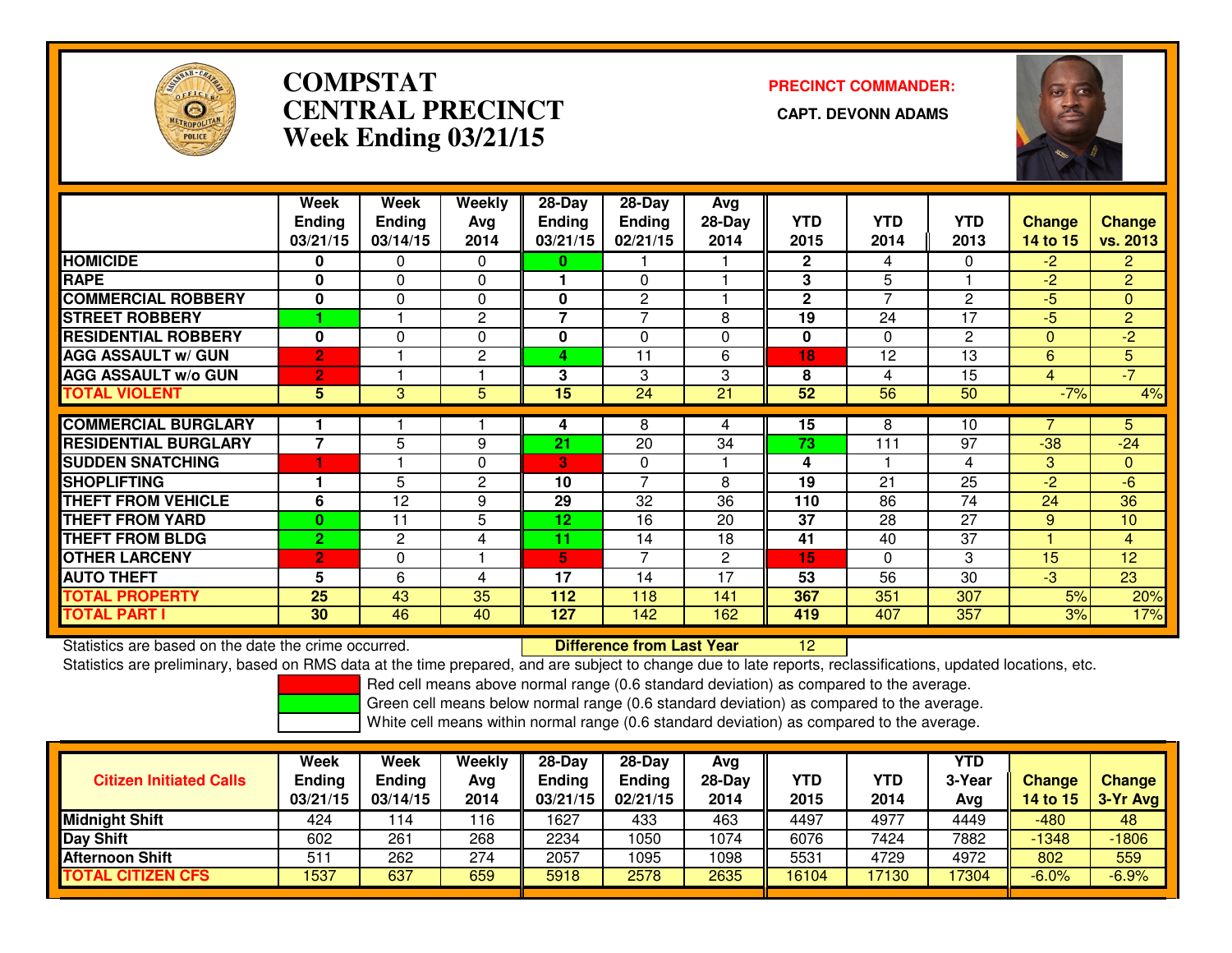

### **COMPSTAT PRECINCT COMMANDER: SOUTHSIDE PRECINCT CAPT. TERRY SHOOPWeek Ending 03/21/15**



|                             | Week<br><b>Ending</b><br>03/21/15 | Week<br><b>Endina</b><br>03/14/15 | Weekly<br>Avg<br>2014 | 28-Day<br><b>Ending</b><br>03/21/15 | $28-Day$<br><b>Ending</b><br>02/21/15 | Avg<br>$28-Day$<br>2014 | <b>YTD</b><br>2015       | <b>YTD</b><br>2014 | <b>YTD</b><br>2013 | <b>Change</b><br>14 to 15 | <b>Change</b><br>vs. 2013 |
|-----------------------------|-----------------------------------|-----------------------------------|-----------------------|-------------------------------------|---------------------------------------|-------------------------|--------------------------|--------------------|--------------------|---------------------------|---------------------------|
| <b>HOMICIDE</b>             | 0                                 | 0                                 | 0                     | 0                                   |                                       | 0                       |                          | 0                  | $\overline{2}$     |                           | $-1$                      |
| <b>RAPE</b>                 | $\bf{0}$                          |                                   | 0                     |                                     |                                       |                         | $\mathbf{2}$             |                    |                    |                           |                           |
| <b>COMMERCIAL ROBBERY</b>   | 4                                 | 0                                 |                       | 5                                   | $\Omega$                              | 3                       | 5                        | 6                  | 3                  | -1                        | $\overline{2}$            |
| <b>STREET ROBBERY</b>       | $\mathbf{0}$                      | $\Omega$                          |                       |                                     | 3                                     | 4                       | $\overline{\phantom{a}}$ | 11                 | 4                  | $-4$                      | 3                         |
| <b>RESIDENTIAL ROBBERY</b>  |                                   | 0                                 | $\Omega$              | $\mathbf{2}$                        |                                       |                         | 3                        | 4                  |                    | -1                        | $\overline{2}$            |
| <b>AGG ASSAULT w/ GUN</b>   | $\bf{0}$                          | 0                                 | $\Omega$              |                                     |                                       |                         | 4                        | $\mathbf{2}$       | 5                  | $\overline{2}$            | $-1$                      |
| <b>AGG ASSAULT w/o GUN</b>  | $\overline{2}$                    |                                   | 0                     | 3                                   |                                       | $\overline{c}$          | $\overline{7}$           | $\overline{c}$     | 12                 | 5                         | $-5$                      |
| <b>TOTAL VIOLENT</b>        | 7                                 | 2                                 | 3                     | 13                                  | 8                                     | 11                      | 29                       | 26                 | 28                 | 12%                       | 4%                        |
| <b>COMMERCIAL BURGLARY</b>  | 0                                 | 0                                 |                       |                                     | 8                                     | 3                       | 13                       | 8                  | 6                  | 5.                        | 7                         |
| <b>RESIDENTIAL BURGLARY</b> | 6                                 | $\overline{2}$                    | 5                     | 17                                  | 15                                    | 18                      | 57                       | 58                 | 86                 | -1                        | $-29$                     |
| <b>SUDDEN SNATCHING</b>     | $\bf{0}$                          | 0                                 | $\Omega$              | $\bf{0}$                            | $\Omega$                              |                         | 0                        | 3                  | $\overline{2}$     | $-3$                      | $\overline{2}$            |
| <b>SHOPLIFTING</b>          | 19                                | 12                                | $\overline{13}$       | $\overline{53}$                     | $\overline{52}$                       | 51                      | 152                      | 169                | 131                | $-17$                     | 21                        |
| <b>THEFT FROM VEHICLE</b>   | 5                                 | 4                                 | 7                     | 16                                  | 25                                    | 27                      | 64                       | 71                 | 105                | $-7$                      | $-41$                     |
| <b>THEFT FROM YARD</b>      | 3                                 | 4                                 | 2                     | 10                                  | 7                                     | 9                       | 24                       | 24                 | 20                 | $\Omega$                  | 4                         |
| <b>THEFT FROM BLDG</b>      | 5                                 | 4                                 | 4                     | 17                                  | 12                                    | 17                      | 40                       | 40                 | 39                 | $\mathbf{0}$              |                           |
| <b>OTHER LARCENY</b>        | $\overline{2}$                    | 0                                 |                       | 3                                   | 3                                     | $\overline{2}$          | 8                        | 9                  | 5                  | $-1$                      | 3                         |
| <b>AUTO THEFT</b>           | $\mathbf{2}$                      | 5                                 | 2                     | 15                                  | 20                                    | 8                       | 43                       | 20                 | 29                 | 23                        | 14                        |
| <b>TOTAL PROPERTY</b>       | 42                                | 31                                | 34                    | 132                                 | 142                                   | 136                     | 401                      | 402                | 423                | 0%                        | $-5%$                     |
| <b>TOTAL PART I</b>         | 49                                | 33                                | 37                    | 145                                 | 150                                   | 148                     | 430                      | 428                | 451                | 0%                        | $-5%$                     |

Statistics are based on the date the crime occurred. **Difference from Last Year** 

Statistics are based on the date the crime occurred. **Externee the Luit of Lifterence from Last Year Matem Andi**<br>Statistics are preliminary, based on RMS data at the time prepared, and are subject to change due to late rep

Red cell means above normal range (0.6 standard deviation) as compared to the average.

Green cell means below normal range (0.6 standard deviation) as compared to the average.

| <b>Citizen Initiated Calls</b> | Week<br><b>Ending</b><br>03/21/15 | <b>Week</b><br><b>Ending</b><br>03/14/15 | Weekly<br>Avg<br>2014 | $28-Dav$<br><b>Endina</b><br>03/21/15 | $28-Dav$<br><b>Ending</b><br>02/21/15 | Ava<br>28-Dav<br>2014 | YTD<br>2015 | YTD<br>2014 | YTD<br>3-Year<br>Avg | <b>Change</b><br><b>14 to 15</b> | <b>Change</b><br><b>3-Yr Avg</b> |
|--------------------------------|-----------------------------------|------------------------------------------|-----------------------|---------------------------------------|---------------------------------------|-----------------------|-------------|-------------|----------------------|----------------------------------|----------------------------------|
| <b>Midnight Shift</b>          | 376                               | 19                                       | 91                    | 1929                                  | 357                                   | 363                   | 5188        | 6376        | 6052                 | $-1188$                          | $-864$                           |
| <b>Day Shift</b>               | 533                               | 254                                      | 259                   | 2425                                  | 151                                   | 1038                  | 6777        | 8781        | 7882                 | -2004                            | $-1105$                          |
| Afternoon Shift                | 421                               | 266                                      | 259                   | 2187                                  | 1030                                  | 1034                  | 6017        | 6889        | 6948                 | $-872$                           | -931                             |
| <b>TOTAL CITIZEN CFS</b>       | 1330                              | 639                                      | 609                   | 6541                                  | 2538                                  | 2435                  | 17982       | 22046       | 20882                | $-18.4%$                         | $-13.9%$                         |